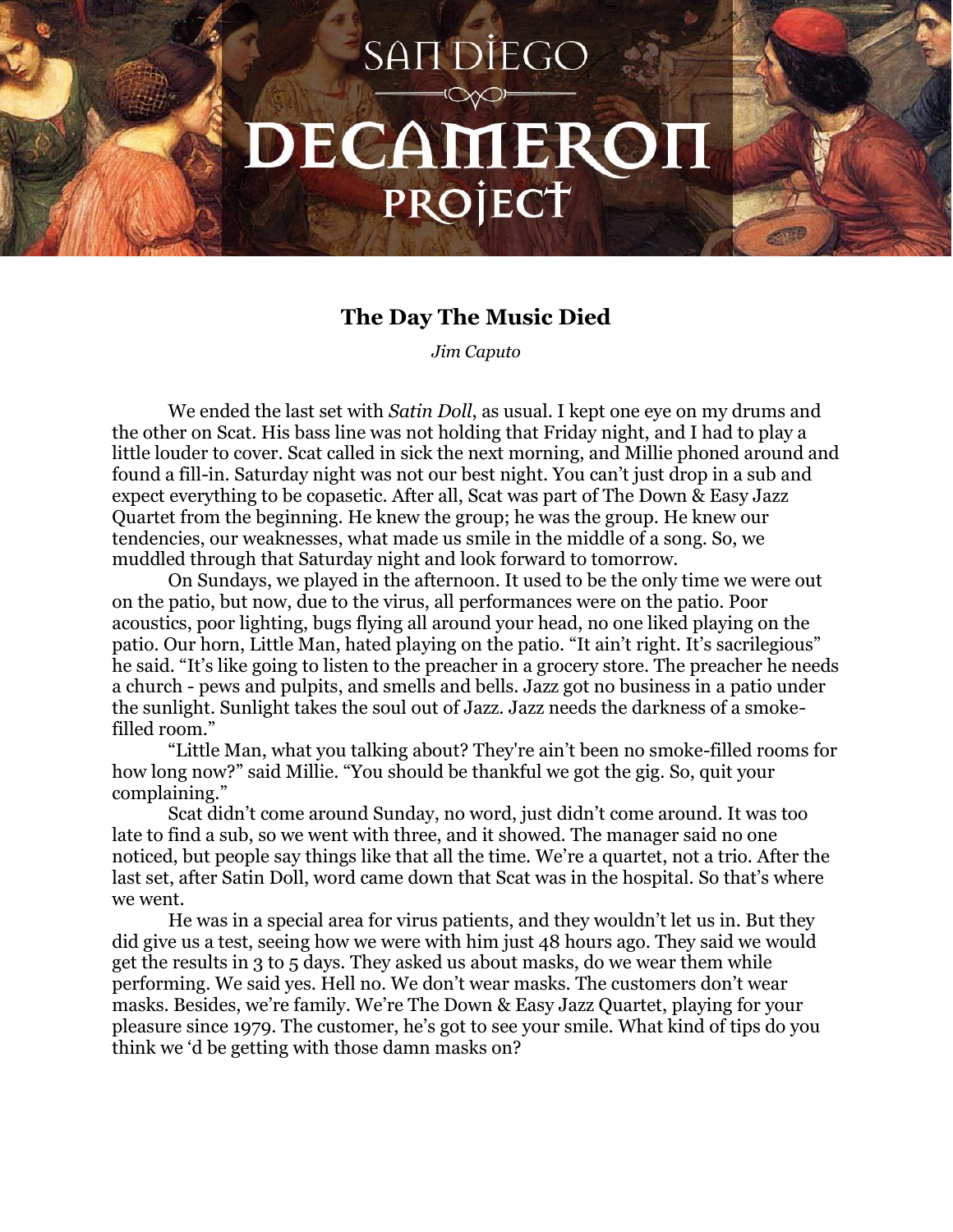Friday, the results came. I tested positive. Ain't that a kick in the head. My knees got a little loose, so I sat down on the kitchen chair by the window. From there you can see across to the back of the beautician shop and the tenement apartments above. There was a woman in the yard getting her hair cut. It looked too short to me. Tisha on the third floor was in the window doing her homework. Tisha's mother was sentenced last week. I don't know how that Kid's going to make it.

*So, this is how it is*, I thought to myself. *I'm dying and I'm thinking about a stranger's haircut and worrying about young Tisha. How's that possible? Maybe I'm not dying. Maybe, the test is wrong. I feel alright, 'alright' being relative for a man of my years. I got my appetite. Nothing's hurting that don't usually hurt. They must be wrong.* I went to work.

—

Millie was there before me. "You get your test back?"

"Yeah." I answered. "You get yours?"

"Yeah." She answered and waited with eyebrows raised.

"I'm good. I said.

"Yeah, me too." she said.

"That's good. You and I, Millie, we're fighters. We come from the same place. You make it out of our hood alive, ain't nothing can beat you. Have you heard from, Little Man?"

"I gave notice." she said.

"He's running late, it could be the bus again. They keep getting worse and worse." "I gave notice." She repeated.

"Gave notice? What cha mean, 'gave notice."

"We close tonight. Tonight is the last performance for The Down & Easy Jazz Quartet."

"What? The last performance? Millie, what the hell are you saying? You can't do that. Forty years, forty years, Millie. You cannot do this."

"Little Man is in the hospital."

"He'll get better, just like Scat will get better."

"I got word just before I left the house. Scat is dying. Tonight, it's just you and I, Bud."

At the top, Millie announced the news to the audience, and no one said a word like they didn't care. We did the best we could, and occasionally Millie would play sax instead of keyboard to keep it interesting. When we got to the last song, I was having a hard time holding myself together and so was Millie. And then I heard a sniffle. I looked into the audience and at first could only see the front row. There were two women holding tissues to their faces. As my eyes became accustomed to the lights, I could see more tissues and the lights highlighted the moist eyes of men around the room. Afterward, everyone wanted to buy us a drink, but it wasn't a time to celebrate and we had somewhere to go.

We went to the hospital, and stood below the window of Little Man's room. I had brought my snare and Millie had her sax. We played Satin Doll, hugged and went our ways.

That was a week ago. Now, I'm waiting, waiting for a sign, a symptom. I haven't